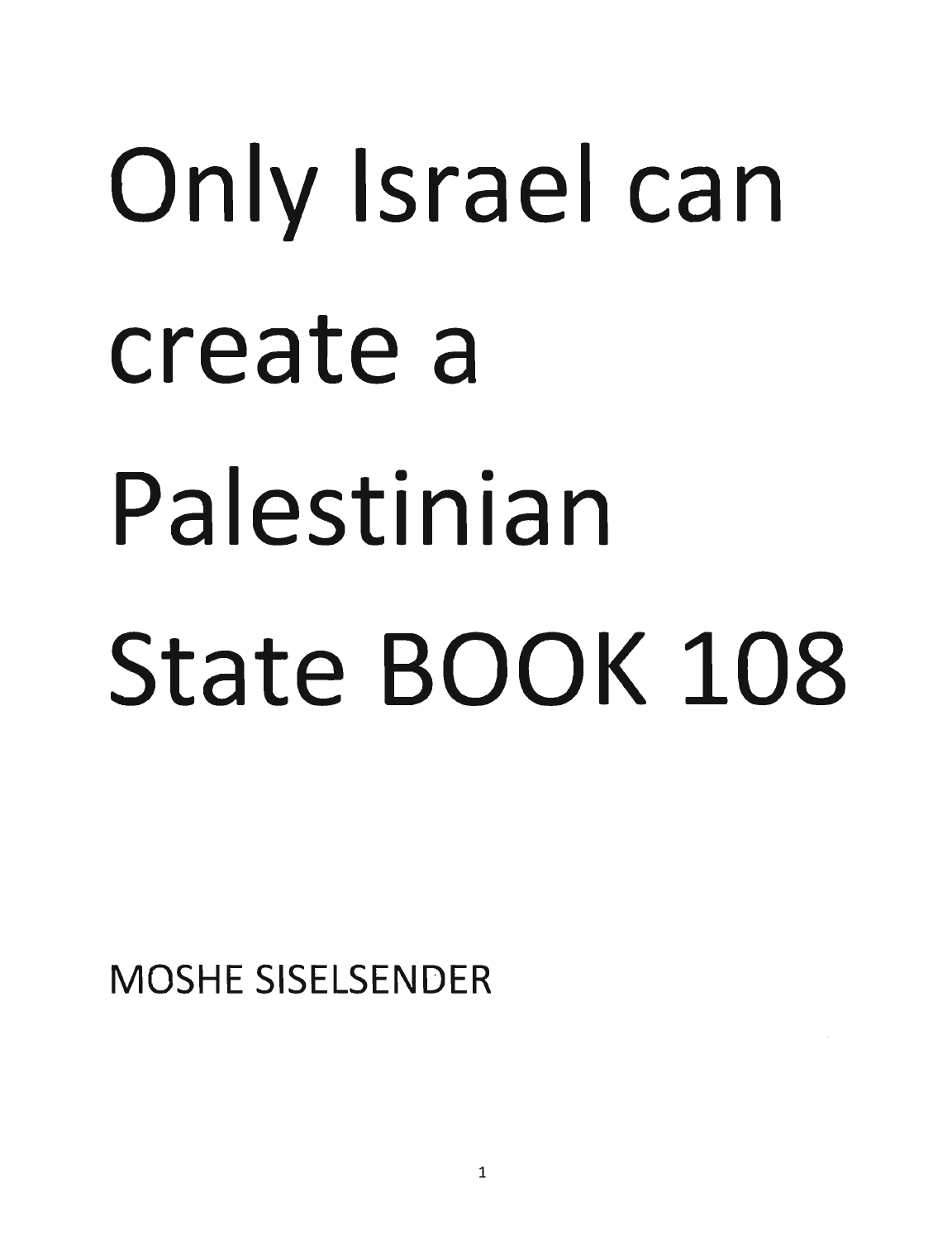THE GOAL OF THE PALESTINIAN MUSLIM AND EUROPEAN LIE SYNDROME-THE HOUSE OF CARDS IS TO FRIGHTEN THE JEW TO CHANGE THE REALITY. THE PALESTINIANS MUSLIMS EUROPEANS KNOW WHAT THEY ARE PREACHING IS A LIE.

THEY PRETEND THAT IT IS THE GOSPEL-THE WORD OF GOD.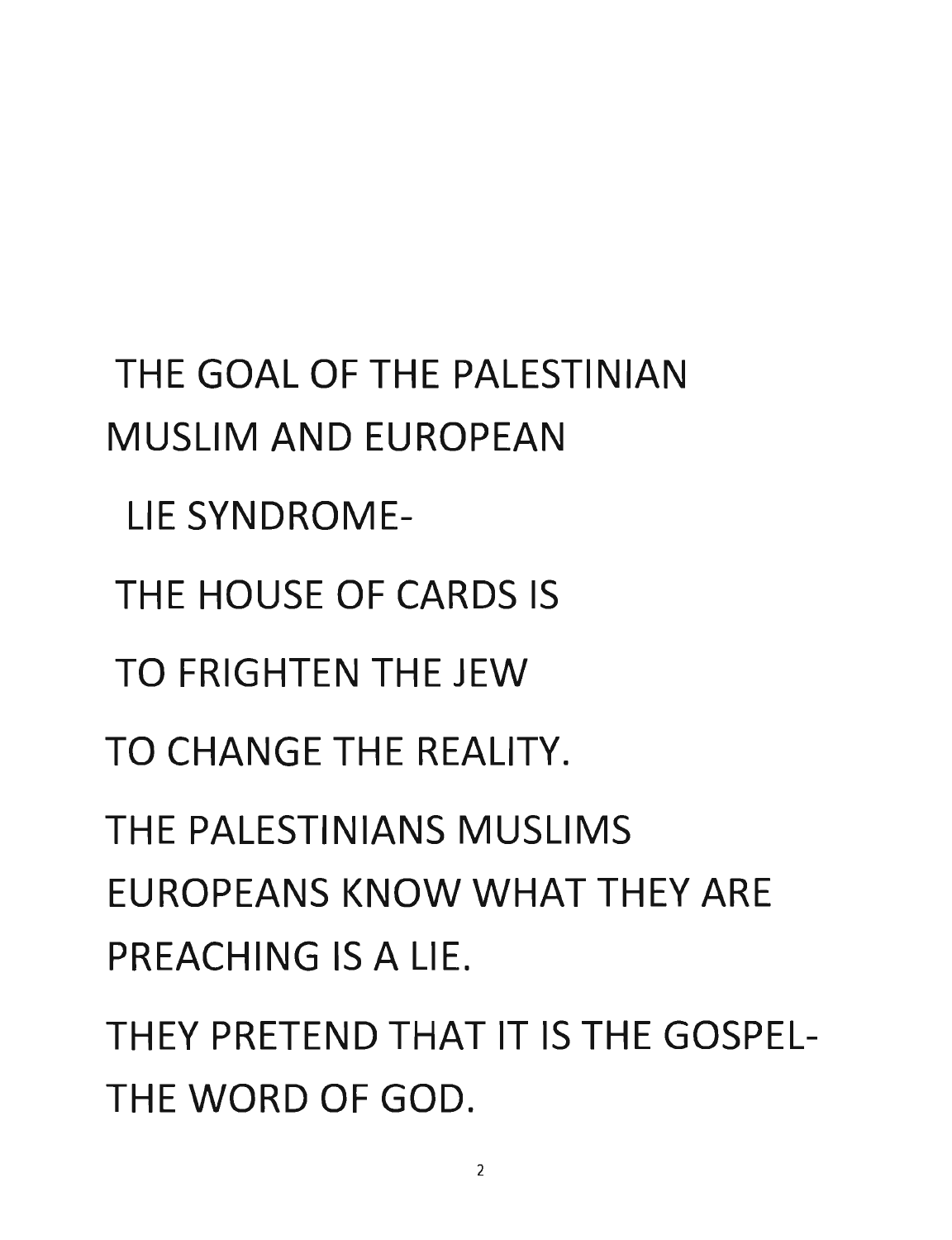FOR 1700 YEARS THE CHURCH CLAIMED THAT THEIR INTERPRETATION OF THE NEW TESTAMENT THAT JEWS ARE RESPONSIBLE FOR THE CRUCIFIXION IS THE WORD OF GOD.

SUDDENLY IN 1965 NEW POPES AND CHURCH COUNCILS INTERPRETED THE NEW TESTAMENTS SCRIPTURES ABSOLVING THE JEWS FROM THE CHARGE OF DEICIDE. SUDDENLY THE WORD OF GOD GOT A NEW FACE A NEW MEANING. THE CATHOLIC CHURCH TO ITS CREDIT ,LIKEWISE, AGREED THAT IT WAS NOT NECESSARY FOR JEWS TO COMVERT AND ACCEPT JESUS AS THE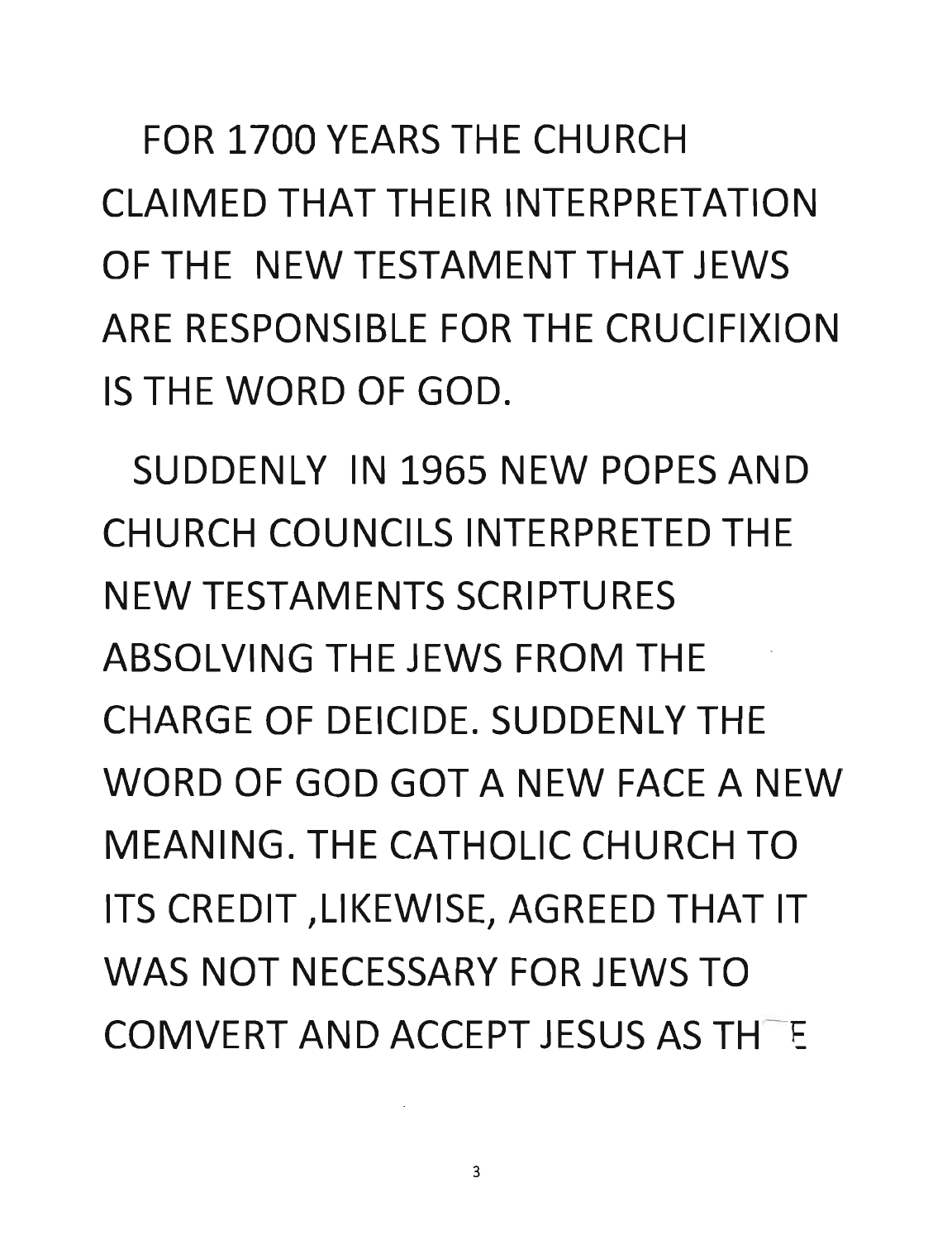## SON AND GOD IN ORDER TO HAVE SALVATION. JEWSS ARE EXEMPT.

WHY?

THIS IS ONE OF THE MYSTERIES ABOUT GOD.

THE TRINITY CONCEPT-

ONE IS THREE AND THREE IS ONE IS A MYSTERY.

SO TOO. JEWS BEING EXEMPT IS A MYSTERY.

PART OF THE REASON FOR THIS MYSTERY IS THE FACT THAT JEWS FOR 4000 YEARS BELIEVE IN A PURE MONOTHEISM .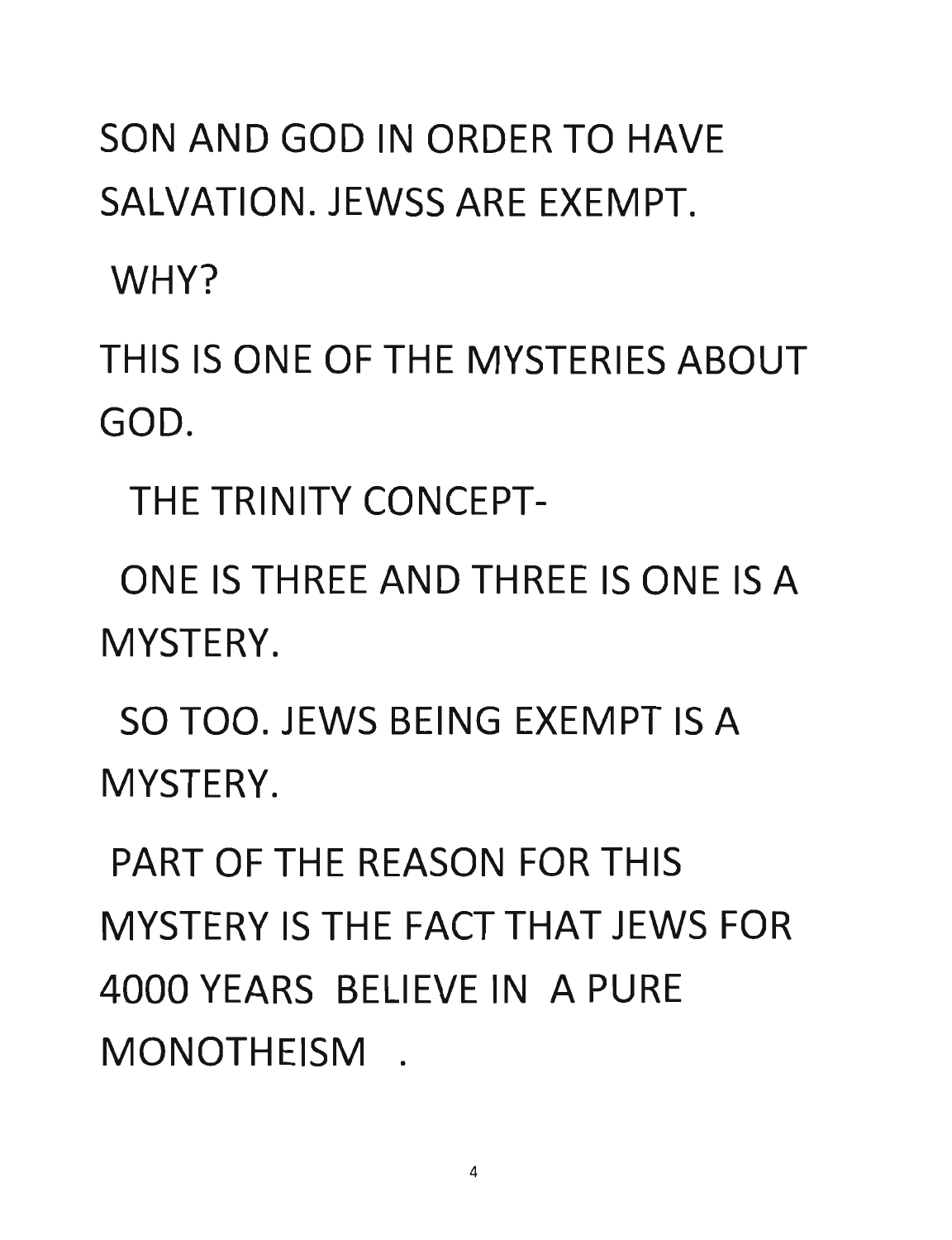JEWS WERE WILLING TO DIE RATHER THAN COMPROMISE THER BELIEFS.

THE CHURCH FINALLY REALIZED AND ACCEPTED THIS REALITY.

SO TOO. ONLY THE JEW CAN CREATE GIVE LIFE GIVE BIRT *M* TO THE BASTARD THE STATE OF PALESTINE.

ALL THE NATIONS OF THE WORLD CAN PREACH SCREAM AND LIE NO STATE OF PALESTINE WILL BECOME A REALITY.

ONLY THE JEW CAN COMMIT SUICIDE BY AGREEING TO THE BIRTH OF THIS BASTARD- THE STATE OF PALESTINE.

ONLY WHEN JEWS ANNEX ALL OF JUDEA SAMARIA AND GAZA AS PART OF